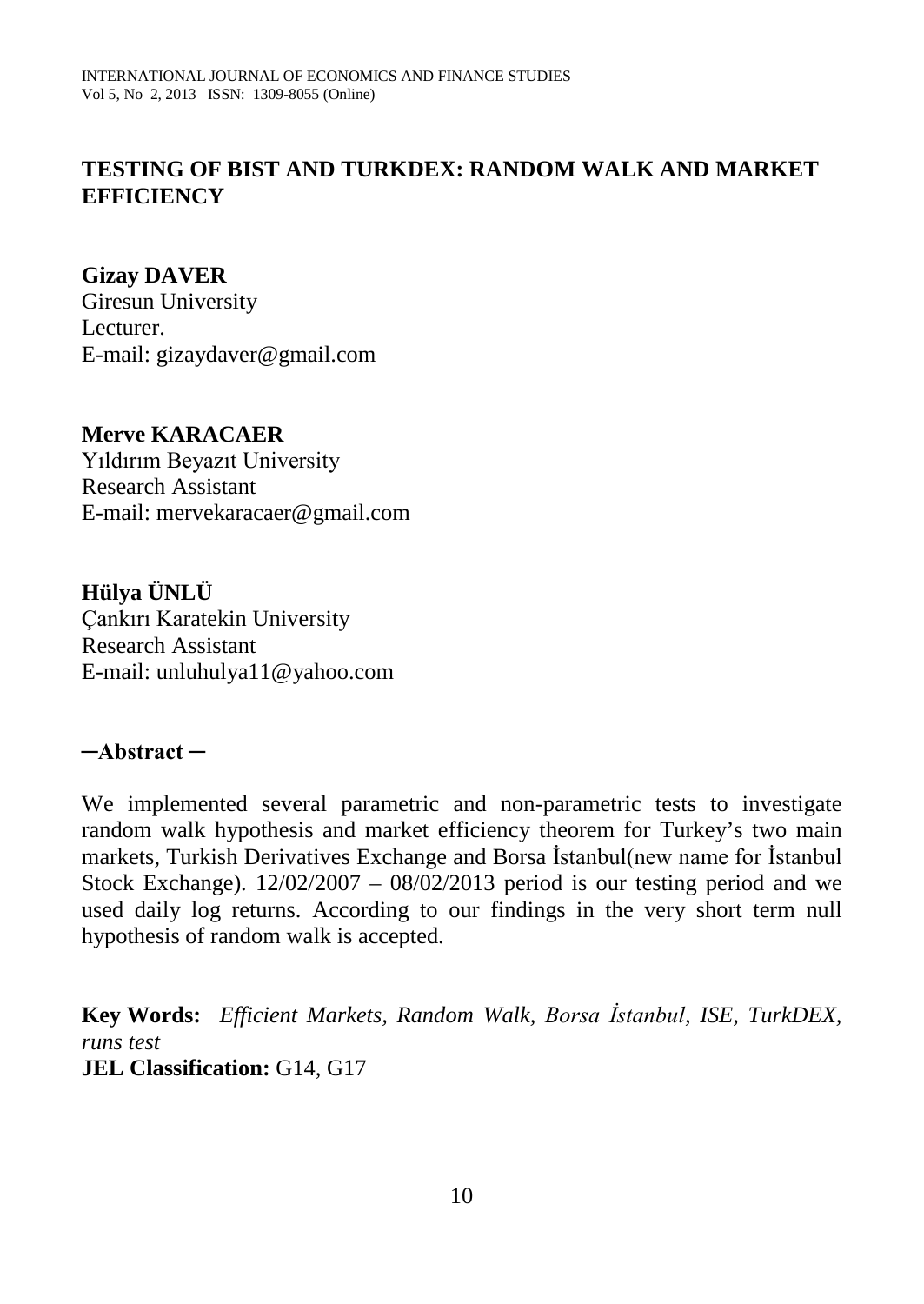# **1. INTRODUCTION**

There have been various studies about market efficiency and random walk in finance. The curiosity of searching such a topic comes from different purposes but the main objective is to find the answers of following questions; How much should I invest? How long should I keep my position? Which financial asset should I invest to? This paper is going to try to answer whether the return of any asset is predictable by using past information or not. Most researchers agree that market price changes must be unpredictable and all market participants should be able to have available information sets. The well-known theory, which is called Market Efficiency, is one of the most argued idea in the literature. Contribution of the Efficient Markets Hypothesis was made in theoretical basis by Bachelier in 1900 and in empirical research by Cowles in 1933. The modern literature of financial economics begins in late 1960s and early 1970s. The idea of random variable appears in the literature of stock prices. How this could be possible? The answer relies on the markets reflection of all available information set.

Due to Roberts (1967) one should consider the availability of the information set and the relationship with the return of the stock. He separates efficiency into three groups among the information criteria;

**Weak-form Efficiency:** The information set contains only the past prices or returns themselves.

**Semistrong-Form Efficiency.** The information set contains all information known to all market participants *(publicly available* information).

**Strong-Form Efficiency:** The information set contains all information known to any market participant *(private* information)

Black (1971) emphasizes that "A perfect market for a stock is one in which there are no profits to be made by people who have no special information about the company, and in which it is difficult even for people who do have special information to make profits, because the price adjusts so rapidly as the information becomes available." And he continues with the idea of randomness in the prices. According to Black "Randomness means that a series of small upward movements (or small downward movements) is very unlikely. If the price is going to move up it should move up all at once, rather than in a series of small steps. Large price movements are desirable, so long as they are not consistently followed by price movements in the opposite direction."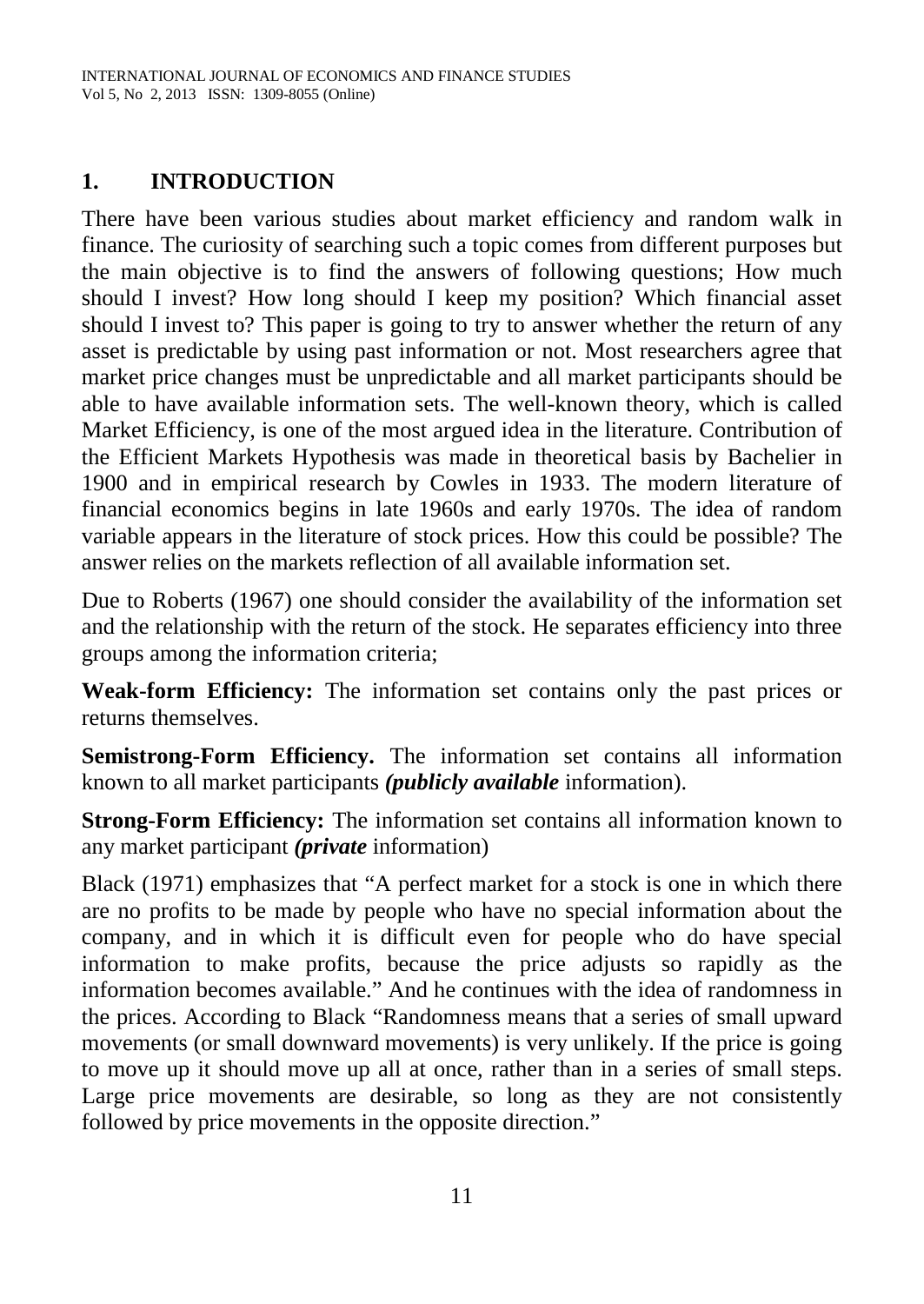Crouch set up a nonlinear test by stating Eugene Fama's vision on random walk hypothesis. In the study Crouch used a method in securities market for special conditions (As an ex. Stock splits or activities that cause abnormal volume changes in the market) elimination and then tested these for intertemporal dependence in successive price changes. Findings of the study showed that even under special conditions there was little or no predictable and persistent pattern of dependence. If a person believes and insists on the idea, the stock price changes possess stable paretian distribution; he must keep in mind the underestimation problem in order to estimate true value by normal procedure. Under any conditions with or without dependencies, because of adjustments of market, taking a position to make big money is useless.

Smith investigated random walk of three different London gold prices by using multiple variance ratio test of Chow and Denning (1993), which allows generalized heteroscedasticity and makes it available to use both symmetrical and asymmetrical returns. According to the findings, only closing prices follow random walk and the best way to estimate tomorrow's closing price is to look at today's closing price. Gold returns calculated from closing prices are only affected by the new information and as the new information is unknown a person can't know the London closing price gold returns.

Kleiman, Payne and Sahu worked on Europe, Asia and North America's real estate markets. They tested random walk and market efficiency by unit root tests (Augmented Dickey Fuller and Phillips-Perron) and Cochrane variance ratio tests. They searched for co-integration by Johansen-Juselius procedure and vector error correction model. And lastly they used runs test to provide support for the condition of market efficiency. Results of their study show that, broader equity markets in the test regions fit random walk and markets are efficient in the weak form. Diversification doesn't derive benefits to investors in the long-run, but investors may drive benefits in the short-run.

Van Home and Parker tested random-walk theory and market efficiency by comparing mechanical trading rules used by a pure chartist and a simple buy-andhold strategy user. According to their findings they concluded that stock prices about the intrinsic values are random. Payne and Sahu tested random walk hypothesis with augmented Dickey Fuller and Phillips-Perron unit root tests and Cochrane variance ratio test for United States and world commercial real estate markets along with the world stock market. Three world stock market indices; which are world real estate index, world stock market index and domestic real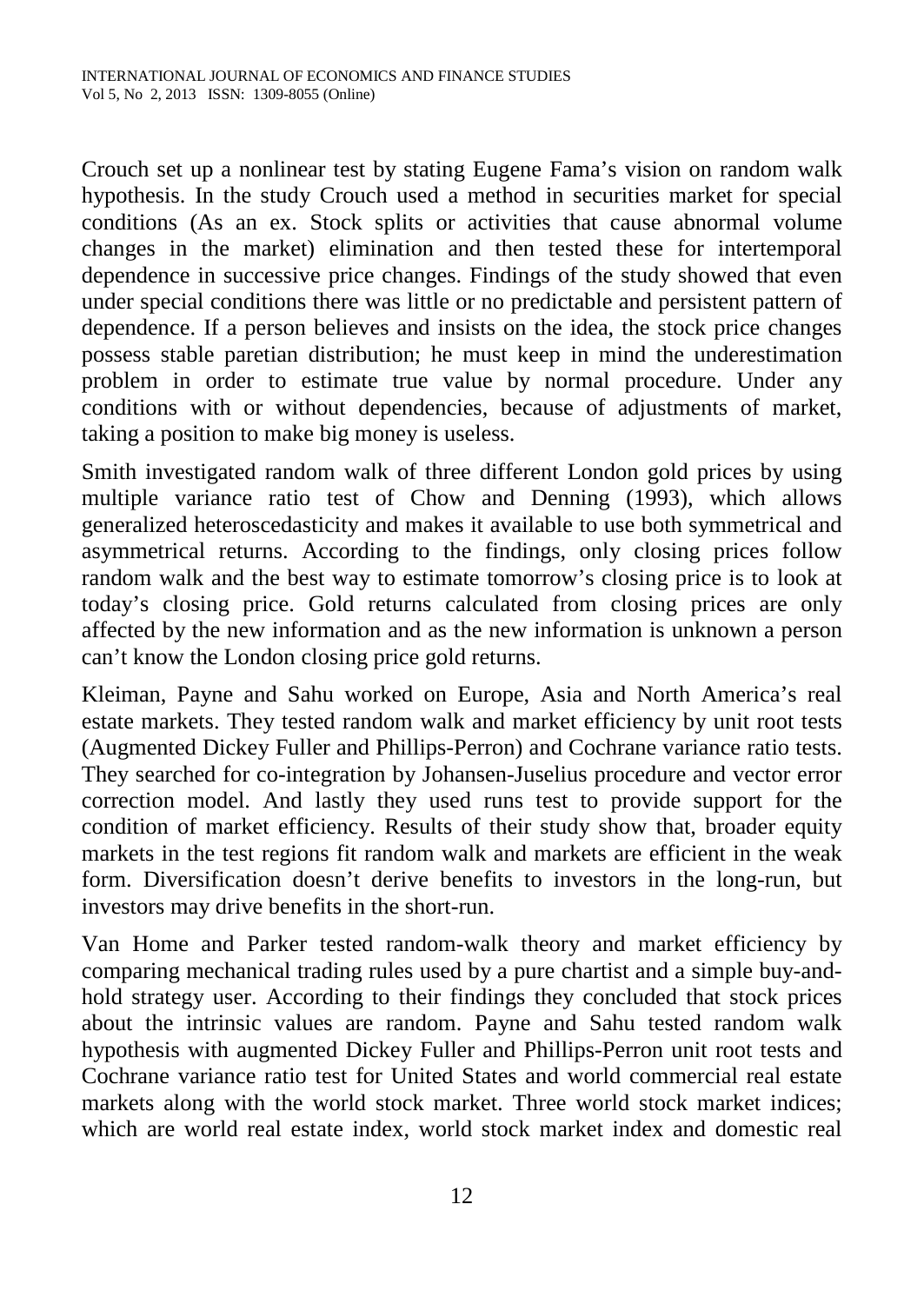estate index are used in the study. For the international real estate and equity markets, Morgan Stanley Capital International Perspective (MSCIP) indices are used. They also tested co-integration with Johansen-Juselius co-integration tests. Also, generalized impulse response analysis is used for the transmission of shocks across the three markets. Findings of unit root tests states that markets shows random walk behavior and Cochrane variance ratio states that markets are not cointegrated.

Jasic and Wood tested for efficiency and non-linearity in market and natural time series. For market series they used exchange rates of Deutsche Mark (DEM), Japanese Yen (JPY), Swiss Franc (CHF), British Pound (GBP) and Standards and Poor's 500 Index (S&P500), the German Deutscher Aktienindex (DAX) Index, the Japanese Tokyo Security Exchange Stock Price Index (TOPIX) and London's Financial Times Stock Exchange Index (FTSE All Share) data from Datastream and implemented variance ratio tests, modified rescaled range $(R/S)$  ratios and BDS statistic. According to their findings, the heteroscedasticity-consistent variance ratio tests are found insignificant, which shows a random walk process for all the foreign exchange series except USD/CHF. For S&P 500 and DAX index random walk hypothesis holds but for TOPIX and FTSE index random walk hypothesis doesn't hold.

Borges used serial correlation, runs test, ADF test and Lo and MacKinlay's multiple variance ratio test to investigate random walk for the Lisbon stock market. Tests are run on the PSI-20 index which is the benchmark index of Portuguese market for the period 1993 to 2006, and weak-form efficiency is found in the recent years of the study. Jiang and Tian searched for the random walk hypothesis in S&P 500 index options (SPX options) by calculating forward variances. They used model-free forward variance in SPX options market to find support for informational efficiency and the expectations hypothesis, and they concluded that there is evidence. Urrutia implemented Lo and Macinlay's variance-ratio tests to Argentina, Brazil, Chile and Mexico markets which are four Latin America emerging equity markets, in order to investigate random walk by using International Finance Corporation data. According to findings random walk is rejected due to autocorrelation. Implemented runs tests indicates weak-form efficiency.

Tunçel tested weak form efficiency by using the stocks in İstanbul Stock Exchange 100 (ISE100) index for the year 2005. He implemented runs test and for the analysis period he concluded that random walk doesn't hold. Ergül used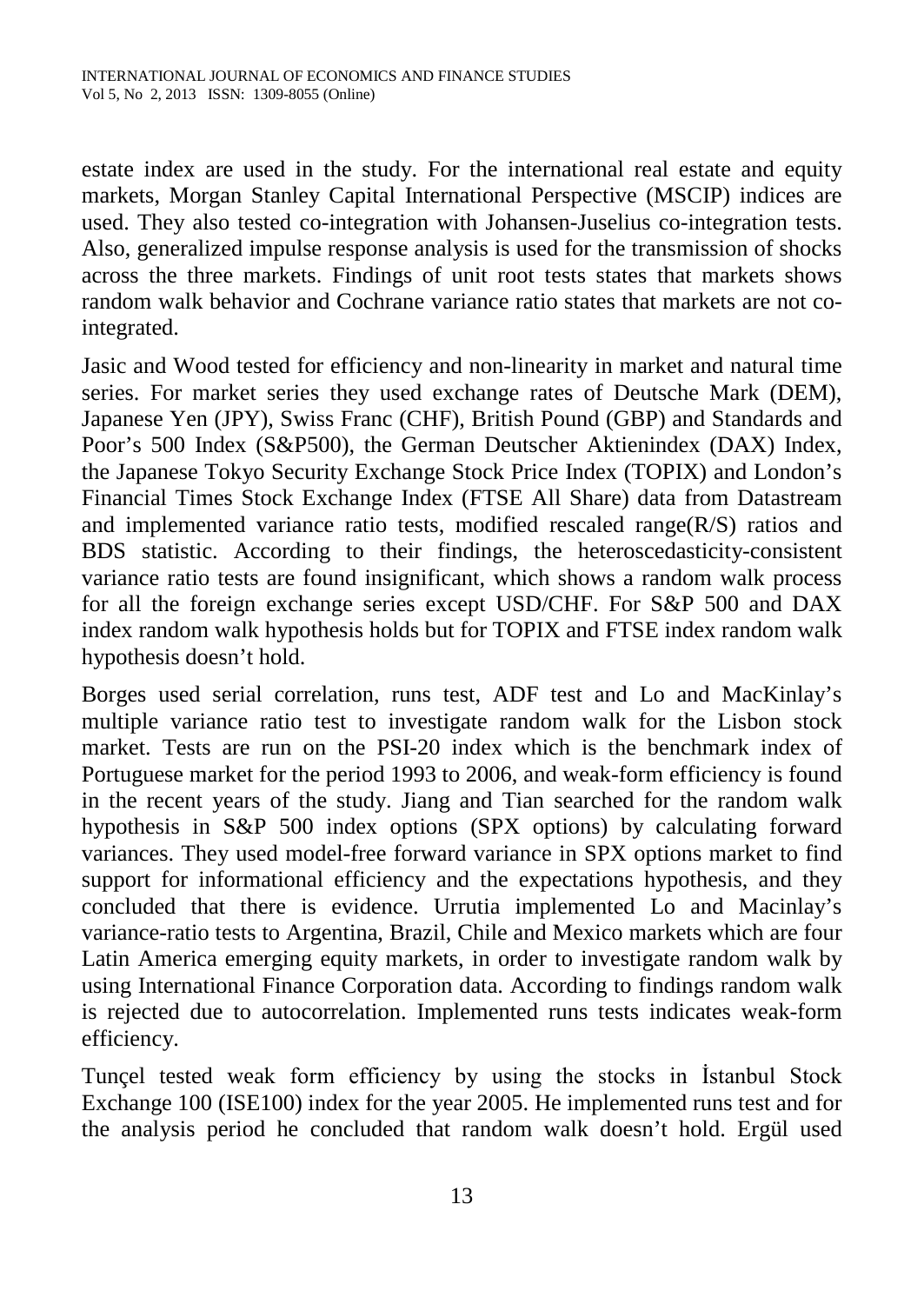several market indices of İstanbul Stock Exchange ranging from 1988 to 2008 to investigate random walk in the market. Descriptive statistics, graphic method and Augmented Dickey Fuller and Phillips-Perron unit root tests are implemented on the data. According to her findings, data is not stationary and series of indices aren't normally distributed and data has unit root. As a result İMKB is found to be weak form efficient market following random walk.

# **2. Random Walk Hypothesis**

Campbell, Lo and Mackinley suggest organizing the versions of random walk hypothesis in to three groups. Before going deep into the groups it is important to give brief information about the several types of dependence between an assets return at time *t* and *t+k.* As the covariance between two random variables shows whether there exists any relationship or not, their main concern is to establish that the change of price of a certain assets at time  $t+1$  is independent of the price change at time *t*. This means that an investor cannot use historical prices to forecast the future prices of a certain asset. Campbell, Lo and Mackinley suggests three different type of random walk.

# **2.1. Random Walk 1 (IID)**

This model assumes that the price changes are distributed identically and independent. One can say that this model is the most restrictive among the models.

$$
P_t = \mu + P_{t-1} + \varepsilon_t \quad \text{and} \quad \varepsilon_t \square \text{ IID}(0, \sigma^2)
$$

where  $\mu$  is the expected price changes and  $IID(0, \sigma^2)$  indicates that  $\varepsilon$ , is distributed identically and independently with mean 0 and variance  $\sigma^2$ .

Independence indicates not only the returns which are serially uncorrelated, but also any nonlinear functions of the returns are uncorrelated.

This way ;

$$
E\left[\frac{P_t}{P_0}\right] = P_0 + \mu_t \text{ and } Var\left[\frac{P_t}{P_0}\right] = \sigma^2
$$

## **2.2. Random Walk 2**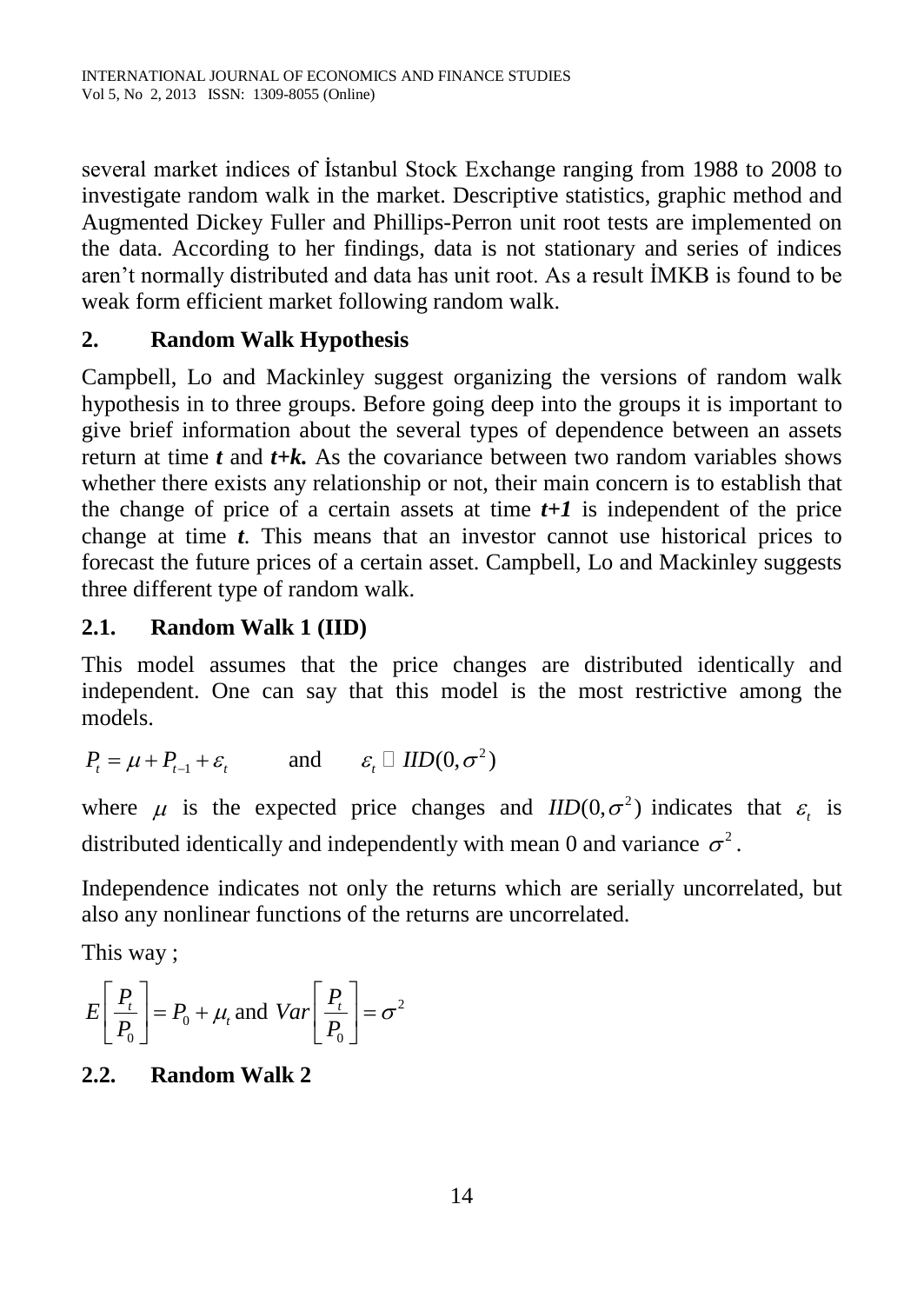The assumptions of RWl are relaxed to include processes with independent but not identically distributed (INID) price changes. This type of random walk model offers more realistic demonstration of financial markets behavior.

### **2.3. Random Walk 3**

This model is the most relaxed version of the Random walk. It relaxes the independence assumption but keeps the uncorrelated price increments.

### **3. Research Question and Data**

The hypothesis that we use to test the Turkish stock and derivative markets efficiency is if daily stock price changes represent a random walk. We developed runs test and variance ratio tests to investigate the random walk hypothesis.

Data has been taken from the BIST and TurkDEX. In this study, we use daily closing price of the TURKDEX  $100^1$  $100^1$  and the BIST 100 Index traded from the period of February 12, 2007 to February 8, 2013. We multiplied TurkDEX 100 future contract prices by 1000 to have a proper quotation. During the study we used log returns.

 $return = \ln(P_{t}) - \ln(P_{t-1})$ 

where

 $\overline{a}$ 

*P*<sub>i</sub> is closing price or value of the related component on day t

 $P_{t-1}$  is closing price or value of the related component on day t+1

<span id="page-5-0"></span> $1$  TurkDEX has issued many different type of future and option contracts. The underlying asset of the TurkDEX-BIST 100 future contract is BIST National-100 stock price index. To prevent the occurance of confusion we use TurkDEX100 instead of TurkDEX-BIST 100.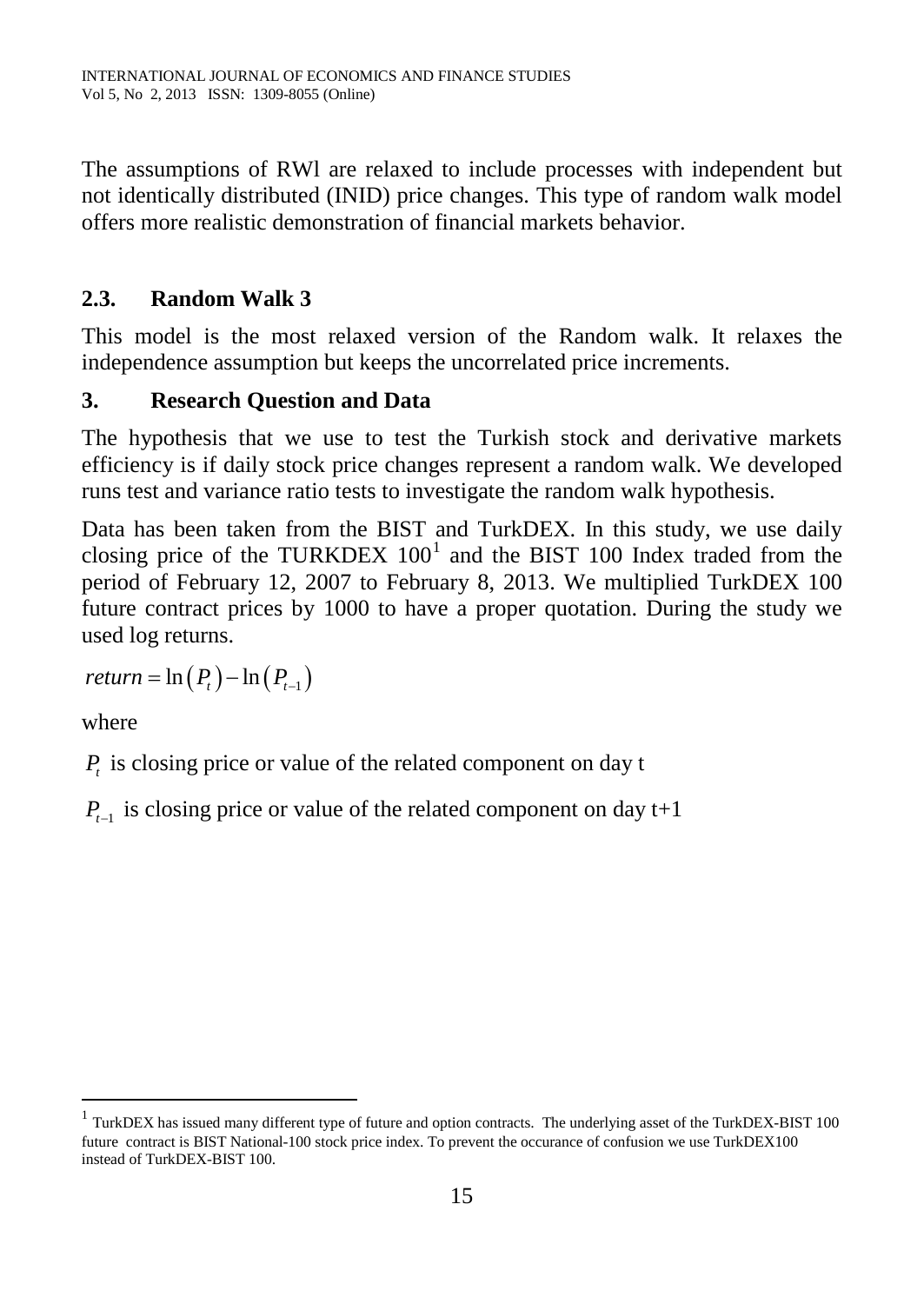**Table 1 Descriptive statistics of simple return of BIST 100 index**



**Table 2 Descriptive statistics of simple** 

**return of VOB 100 index**

Table 1 and Table 2 report descriptive statistics and histogram for daily returns of the TurkDEX 100 and the BIST 100 Index. In general, values for skewness zero and kurtosis value three denotes that observed distribution is normally distributed. Skewness is negative for two series, which indicates the fat tails on the left-hand side of the distribution. Kurtosis value of all variables also show data is not normally distributed because values of kurtosis are above three. It can be seen from the both table the Jarque-Bera test statistic of 241,97 and 1121.53 exceeds the critical values for any reasonable significance level to lead to the conclusion that the daily returns do not follow a normal distribution.

#### **4. Testing the Random Walk Hypothesis and Results**

Market efficiency theory is based on the random walk hypothesis. To test the random walk hypothesis, we employ serial correlation analysis, the runs test, and the variance ratio test.

#### **4.1.1. Tests of serial independence**

The serial correlation test is most used test in the literature to examine the weak form efficiency. This test analyzes independency of the price changes from each other. The results for serial correlation tests with lags up to 20 days are represented in Table 3. It can be seen that the price changes of BIST 100 is serially uncorrelated from 1 day to 1 week (5 days) and 2 weeks (10 days) across the time, whereas there exists evidence of serial correlation after 10 days periods. The price changes of TurkDEX 100 is serially uncorrelated from 1 day to 1 week (5 days) across the time, while after 5 days the evidence of serial correlation appears. It can be concluded that the null hypothesis of random walk is accepted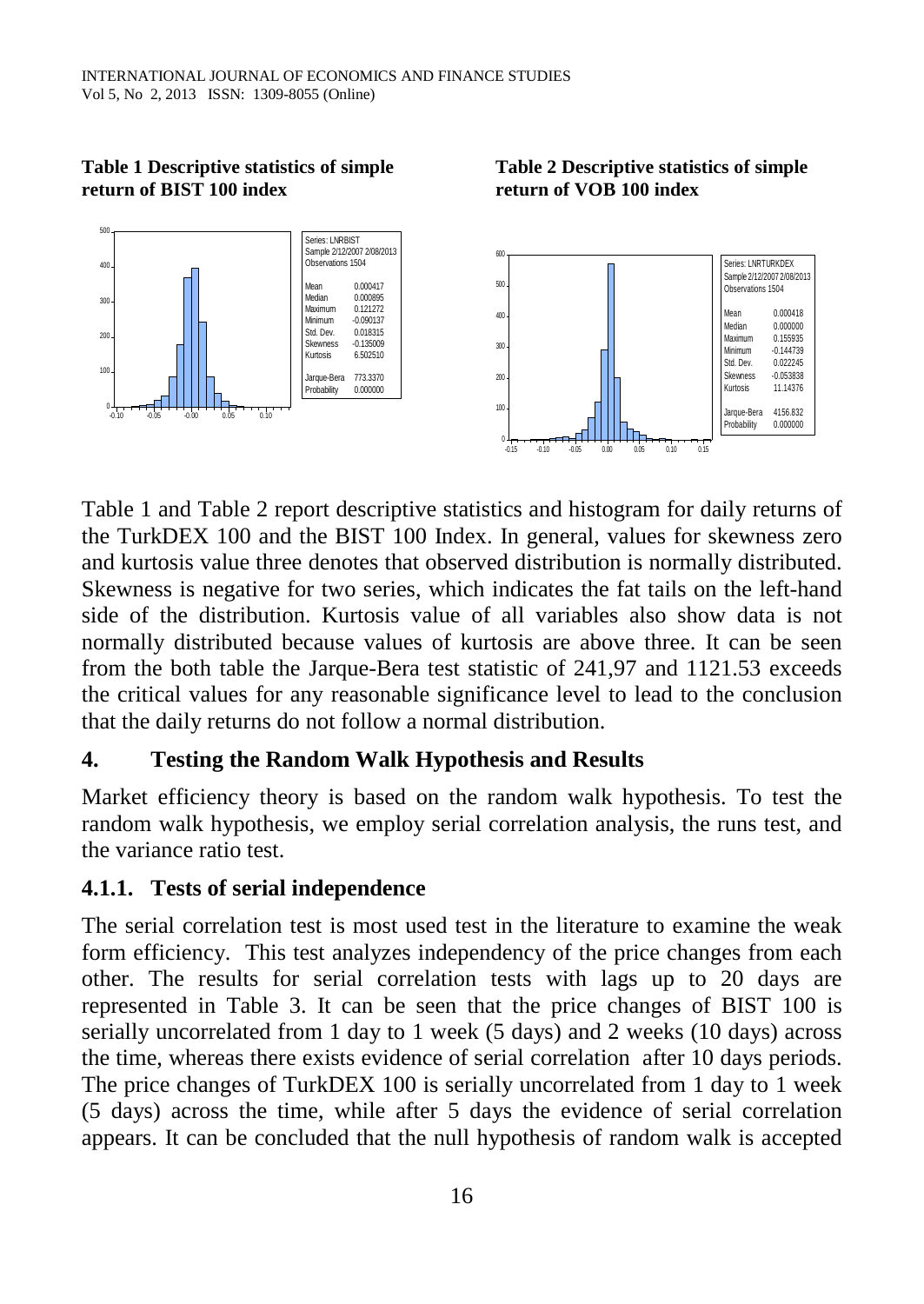only for short period and it seems it is possible to forecast price changes by using past changes for all indices.

|               |          | <b>BIST 100</b> |       |          | TurkDEX 100 |       |  |  |
|---------------|----------|-----------------|-------|----------|-------------|-------|--|--|
|               | AC       | Q-Stat          | Prob  | AC       | Q-Stat      | Prob  |  |  |
| 1             | 0.049    | 3.5547          | 0.059 | $-0.040$ | 2.3864      | 0.122 |  |  |
| $\mathcal{P}$ | 0.014    | 3.8611          | 0.145 | $-0.026$ | 3.4021      | 0.182 |  |  |
| 3             | $-0.021$ | 4.5314          | 0.210 | 0.029    | 4.6855      | 0.196 |  |  |
| 4             | 0.017    | 4.9627          | 0.291 | 0.004    | 4.7158      | 0.318 |  |  |
| 5             | $-0.008$ | 5.0656          | 0.408 | $-0.064$ | 10.903      | 0.053 |  |  |
| 10            | 0.041    | 17.600          | 0.062 | 0.015    | 32.539      | 0.000 |  |  |
| 20            | $-0.046$ | 36.417          | 0.014 | $-0.017$ | 53.019      | 0.000 |  |  |
|               |          |                 |       |          |             |       |  |  |

**Table 3 Results of the sample autocorrelation coefficients and Ljung-Box Q-statistics.**

## **4.1.2. The Runs Test**

The runs test is a non-parametric test and has a considerable advantage that it doesn't require the stock returns to be normally distributed. The test is based on the number of sequences of consecutive positive and negative returns, or runs, which is tabulated and compared against its sampling distribution under the random walk hypothesis. A run is a sequence of repeated price changes with the same sign. The null hypothesis of randomness is tested by observing the number of runs or the sequence of successive price changes with the same sign, positive, zero or negative (Campbell, Lo, Mackinley;1997;38) A positive change appears when the price change is greater than the mean; a negative change vice versa and if there is no change in a series then the price change is equal to the mean.

$$
m = \frac{N(N+1) - \sum_{k=1}^{3} n_k^2}{N}
$$

where N denotes the number of observations, k is the signs of positive, negative, and zero,  $n_k$  is total numbers of changes of each category of signs. For a larger number of observations (N>30), the expected number of runs m is approximately normally distributed with a standard deviation  $\sigma_m$  of runs.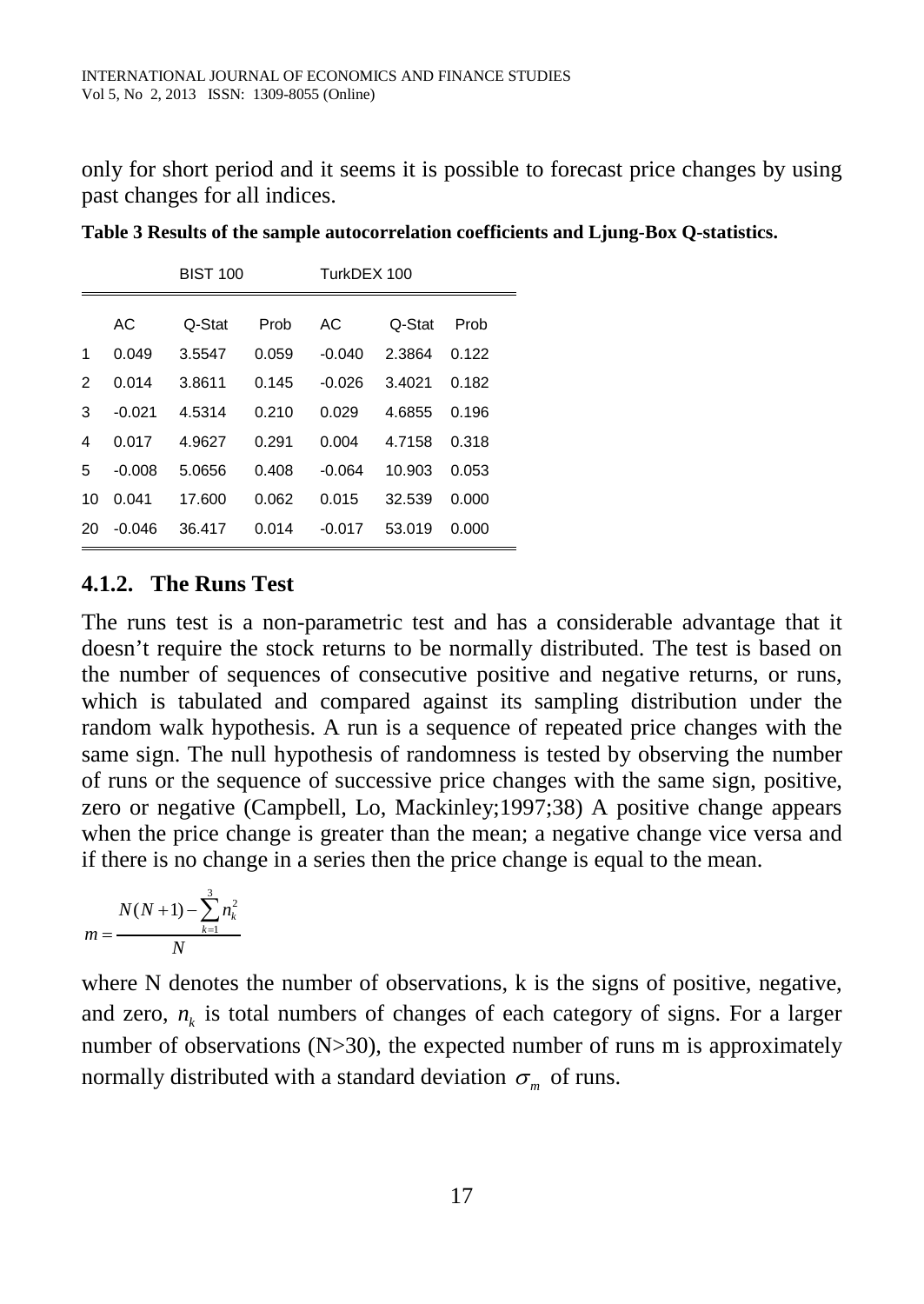$$
\sigma_m = \left[ \frac{\sum_{k=1}^{3} \left[ \sum_{k=1}^{3} n_k^2 + N(N+1) \right] - 2N \left( \sum_{k=1}^{3} n_k^3 - N^3 \right)}{N^2 (N-1)} \right]^{1/2}
$$

And the z statistic is

$$
Z = \frac{R - m_{-}^{+}\left(\frac{1}{2}\right)}{\sigma_{m}} \quad Z \square N(0,1)
$$

#### **Table 4 Results of Runs Test**

|                                                                                                                            | <b>BIST100</b>                                 | TurkDEX 100                                      |  |  |
|----------------------------------------------------------------------------------------------------------------------------|------------------------------------------------|--------------------------------------------------|--|--|
| Mean<br>Cases<=test value<br>$\text{Case}$ $>$ test value<br>Number of observation<br>Number of Runs<br>Z statistic.(prob) | .000416<br>729<br>775<br>1504<br>737<br>$-.79$ | .0004175<br>885<br>619<br>1504<br>674<br>$-2.95$ |  |  |
|                                                                                                                            | .43                                            | (0.00)                                           |  |  |

The results of the runs test for returns on BIST 100 and TurkDEX 100 are reported in Table 4. The runs test clearly shows that TurkDEX 100 is weak form inefficient. The estimated  $Z -$  value is significant at the all significance level for return. So, we reject the null hypothesis of random walk. However, these results fail to reject the null hypothesis for BIST100 index.

#### **4.1.3. The Variance Ratio Test**

The variance-ratio test, introduced by Lo and MacKinlay (1988), is used to test the hypothesis that a given any price changes is a collection of independent and identically distributed observations (i.i.d.) or that it follows a martingale difference sequence. This test uses the fact that the variance for an i.i.d. return series increases linearly in each observation interval, that is, the variance of a qsum is equal to q times the variance of the return series, or equivalently that the variance-ratio is equal to one. More generally, if time series follows a random walk process, the variance of q period returns should be q times as large as the one-period returns:

$$
VR(q) = \frac{\text{var}(r_i(q))}{\text{var}(r_i)^*q} = 1 + 2\sum_{k=1}^{q-1} \left(1 - \frac{k}{q}\right) p(k)
$$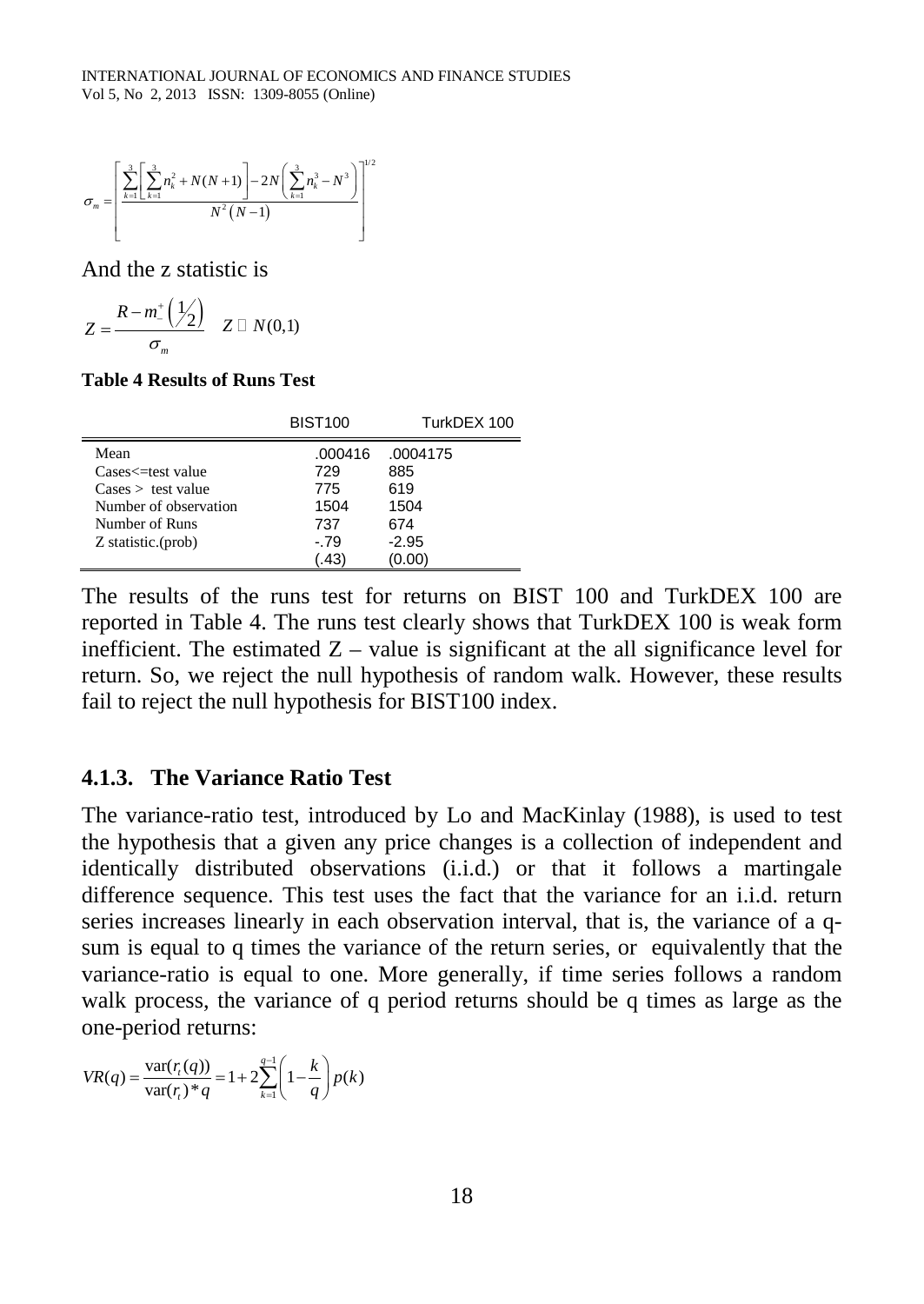Lo and MacKinlay (1988) derive asymptotic standard normal test statistic for their variance ratio. As a result, the null hypothesis of no autocorrelation coefficient can be tested by computing the standardized statistic. Under the null hypothesis of homoscedastic, the standard normal test statistic  $Z(q)$  is defined as:

$$
Z_q = \frac{VR(q)-1}{\phi(q)^{1/2}} \qquad Z \square N(0,1)
$$

where

$$
\phi(q) = \frac{2(2q-1)(q-1)}{3q(nq)}
$$

The heteroscedasticity-consistent standard normal test statistic  $Z^*$  (q) is then defined as:

$$
Z^*(q) = \frac{VR(q) - 1}{\phi^*(q)^{1/2}} Z^* \square N(0,1)
$$
  

$$
\phi^*(q) = 4 \sum_{k=1}^{q-1} \left[ 1 - \frac{k}{q} \right]^2 \hat{\delta}(k)
$$
  

$$
\hat{\delta}(k) = \frac{nq \sum_{j=k-1}^{nq} \left[ p_j - p_{j-1} - \hat{\mu} \right]^2 \left[ p_{j-k} - p_{j-k-1} - \hat{\mu} \right]^2}{\left[ \sum_{j=1}^{nq} \left[ p_j - p_{j-1} - \hat{\mu} \right]^2 \right]^2}
$$

#### **Table 5 Results of Variance Ratio Test**

|                |                |                |            |              | $N(0,1)$ 2-<br>sided |               | $N(0,1)$ 2-<br>sided |
|----------------|----------------|----------------|------------|--------------|----------------------|---------------|----------------------|
| Data period    | Nr base obs ng | Horizon<br>q   | <b>VRq</b> | test stat Zq | sign-level           | test stat Zq* | sign-level           |
| TurkDEX 100    | 1504           | $\overline{2}$ | 0.9610     | $-1.5116$    | 0.13064              | $-0.6295$     | 0.52902              |
| TurkDEX 100    | 1504           | 5              | 0.9300     | $-1.2385$    | 0.21555              | $-0.7025$     | 0.48237              |
| TurkDEX 100    | 1504           | 7              | 0.8660     | $-1.9073$    | 0.05648              | $-1.2175$     | 0.22342              |
| TurkDEX 100    | 1504           | 10             | 0.8146     | $-2.1301$    | 0.03317              | $-1.6634$     | 0.09624              |
| <b>BIST100</b> | 1504           | 2              | 1.0498     | 1.9305       | 0.05354              | 0.8360        | 0.40317              |
| <b>BIST100</b> | 1504           | 5              | 1.0883     | 1.5637       | 0.11788              | 0.8521        | 0.39415              |
| <b>BIST100</b> | 1504           | 7              | 1.0803     | 1.1427       | 0.25316              | 0.7288        | 0.46614              |
| <b>BIST100</b> | 1504           | 10             | 1.0397     | 0.4559       | 0.64848              | 0.3564        | 0.72158              |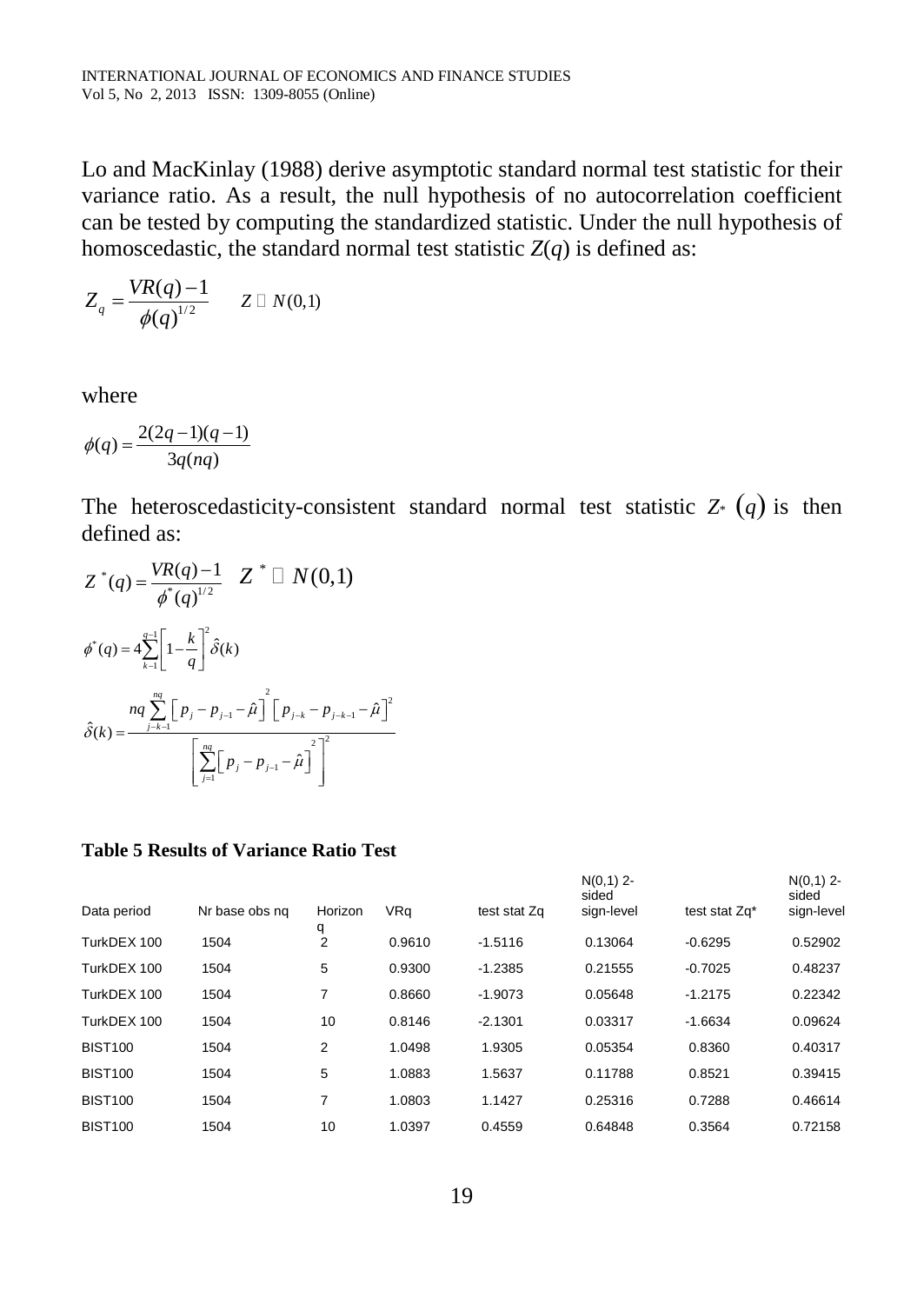We study variance ratio test for both null hypotheses, namely the homoscedastic and heteroscedastic increments of random walk. The results are reported in Table 6. Empirical evidence obtained from the variance ratio test for daily returns indicates that the random walk hypothesis under the assumption of homoscedasticity is not rejected for all series. Similarly, the empirical findings reveal that the null hypothesis of random walk for both BIST 100 and TurkDEX100 are accepted under the assumption of heteroscedasticity. This random walk pattern based on variance ratio test is also consistent with the findings of serial correlation and runs test for BIST 100. On the basis of empirical evidence provided above, it can be concluded that the null hypothesis of random walk is not rejected for all BIST 100 and TurkDEX100.

## **5. CONCLUSION**

This paper has examined random walk hypothesis and tests the weak-form efficiency of BIST 100 index and TurkDEX 100 contracts in Turkey by using daily data. Parametric and nonparametric tests are used to analyze whether the market is efficient or not. The parametric tests include serial autocorrelation test and variance ratio test. The nonparametric tests include runs test. The analysis shows that BIST100 and TurkDEX 100 are not normally distributed.. The results also show that the null hypothesis of random walk is accepted only for short period and it seems it is possible to forecast price changes by using past changes. Moreover, TurkDEX 100 is weak form inefficient according to runs test while the null hypothesis of a random walk fail is rejected for BIST100 index. In addition, the results show evidence of not rejecting the null hypothesis of random walk for both BIST 100 and TurkDEX100.

As a result, one can reach the conclusion of the Turkish stock market is efficient in the weak form. This means that the prices are randomly taking shape on the market and abnormal returns are eliminated by the market itself.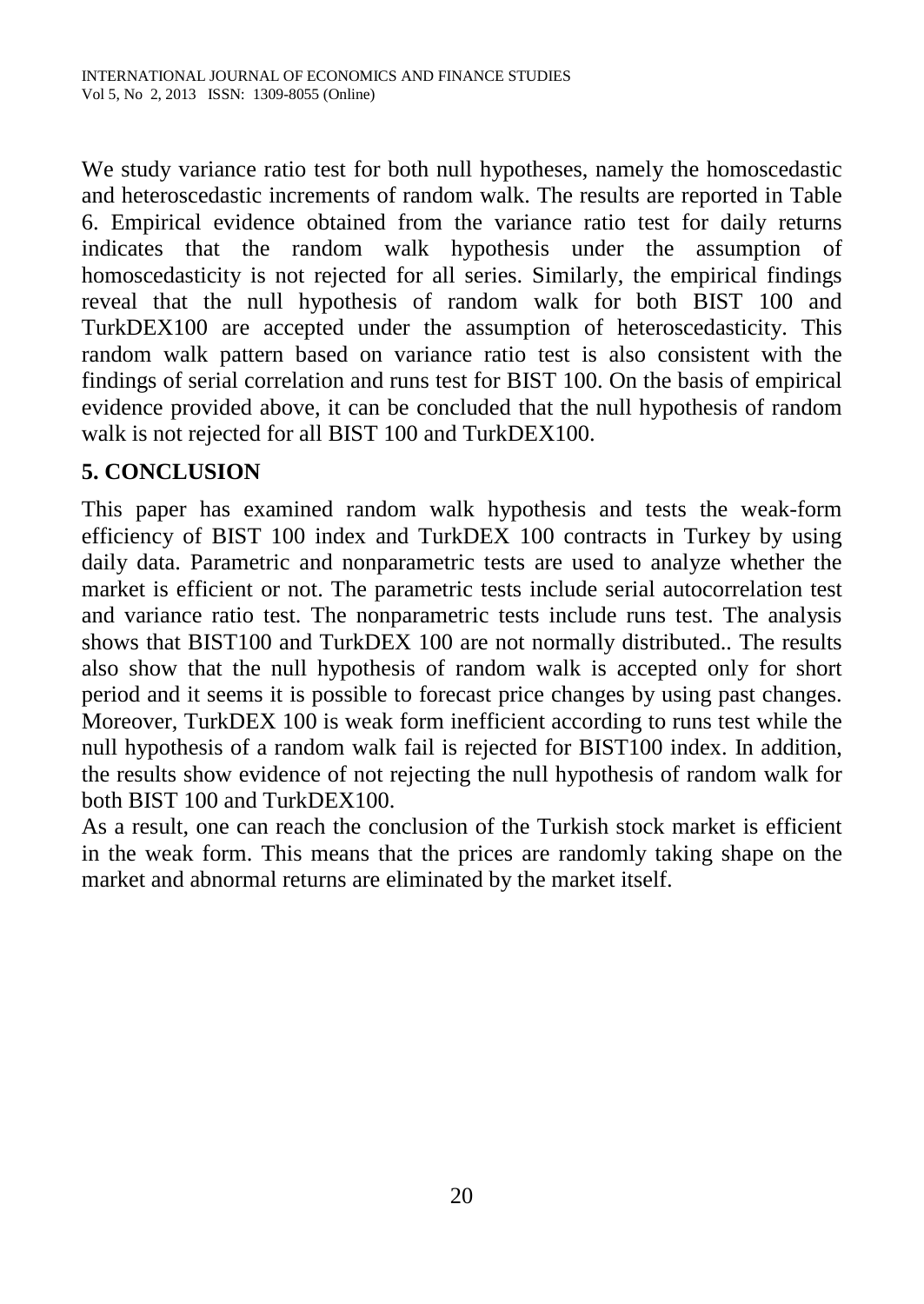## **BIBLIOGRAPHY**

Campbell, John Y., Lo, Andrew W., & MacKinlay, A.Craig. (1997), "The Econometrics of Financial Marketes", New Jersey: Princeton University Press Ehrhardt, M.C., & Brigham, E.F.(2011), Financial Management: Theory and

Practice (13th ed.) , Ohio: South-Western Cengage Learning.

Sharpe, W., Alexander, G.J., & Bailey, J.V. (1998), Investments (6th ed.), New Jersey: Prentice Hall.

Borges, Maria. Rosa (2011), "Random walk tests for the Lisbon stock market.", *Applied Economics*, 43(5), pp.631-639.

Büyükşalvarcı, Ahmet, & Abdioğlu, Hasan (2011), "Testing weak form efficiency of the Turkish stock market", *African Journal of Business Management*, Vol. 5 No.34, pp.13044-13056

Charels, Amélie,& Darné, Oliver (2009), "Variance-Ratio Tests Of Random Walk: An Overview", *Journal Of Economic Surveys,* Vol.23 No.3, pp.503-527

Crouch, R. L. (1970), "A Nonlinear Test of the Random-Walk Hypothesis.", *American Economic Review*, 60(1), pp.199-202.

Ergül, Nuray (2009), "Ulusal Hisse Senetleri Piyasası'nda Etkinlik", *Journal Of Administrative Sciences*, 7(1), pp.101-117.

Fama, Eugene F. (1965), "Random Walks in Stock Market Prices", *Financial Analysts Journal* , Vol. 21, No. 5, pp. 55-59

Jašić, Teo., & Wood, Douglas. (2006), "Testing for efficiency and non-linearity in market and natural time series.", *Journal Of Applied Statistics*, *33*(2), pp.113-138.

Jiang, George. J., & Tian, Yisong. S. (2012), "A random walk down the options market.", *Journal Of Futures Markets*, 32(6), pp.505-535.

Khan, Walayet,& Vieito, João Paulo (2012), "Stock exchange mergers and weak form of market efficiency: The case of Euronext Lisbon", *International Review of Economics & Finance*, Volume 22, Issue 1, pp.173-189

Kleiman, Robert T., Payne, James E., & Sahu, Anandi P. (2002), "Random Walks and Market Efficiency: Evidence from International Real Estate Markets.", *Journal Of Real Estate Research*, 24(3), pp.279-297.

Lock, Dat Bue, (2007),"The Taiwan stock market does follow a random walk.", *Economics Bulletin*, Vol. 7, No. 3, pp.1-8

Payne, James E., & Sahu, Anandi P. (2004), "Random Walks, Cointegration, And The Transmission Of Shocks Across Global Real Estate And Equity Markets.", *Journal Of Economics & Finance*, 28(2), pp.198-210.

Smith, Graham (2002), "Tests of the random walk hypothesis for London gold prices.", *Applied Economics Letters*, 9(10), pp.671-674.